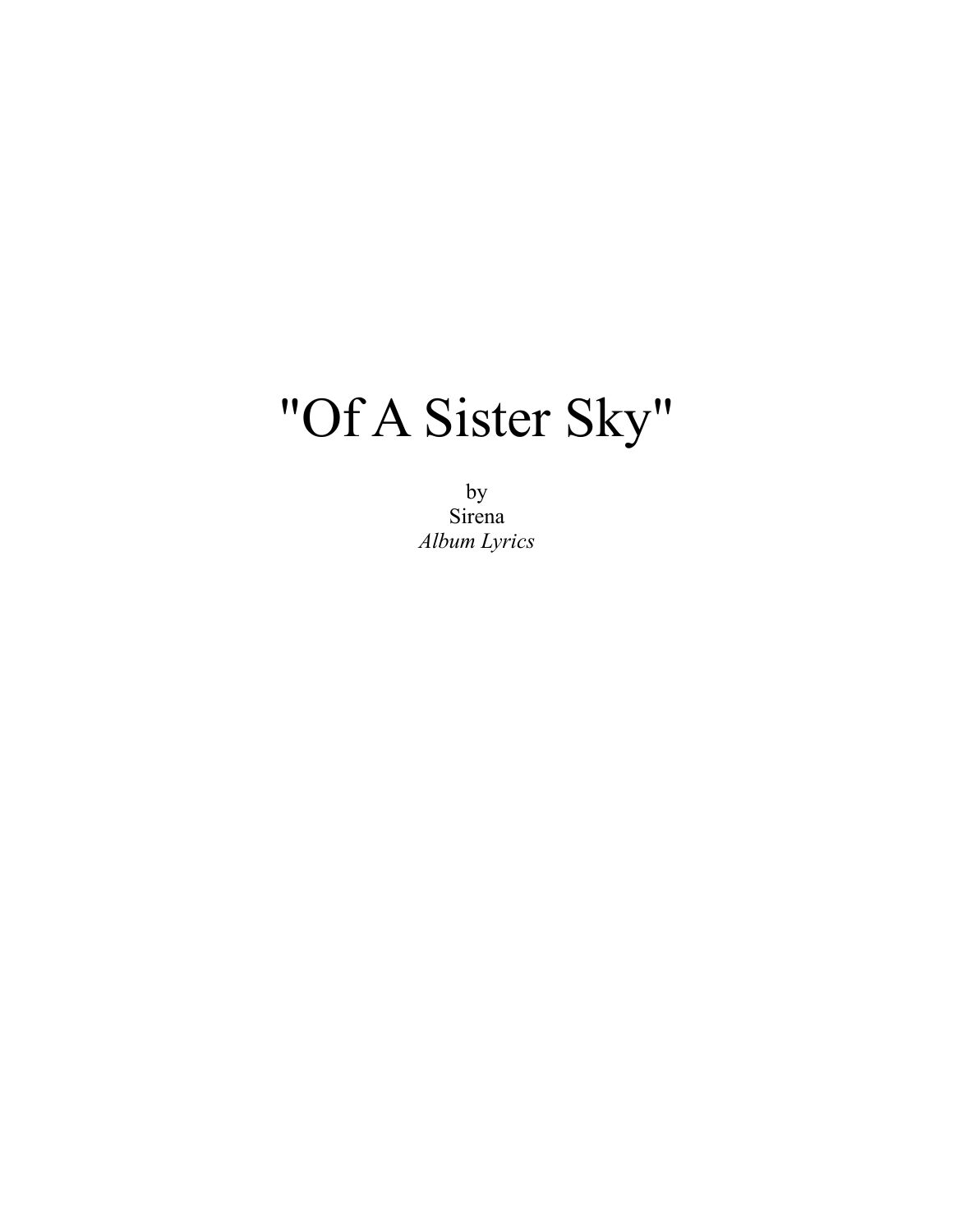#### **Ocean Flower**

*Music & Lyrics: Sam Nolte*

τον ελευθερώσουν (ton eleftherósoun) Release Him είναι δικός µου (eínai dikós mou) He is mine θα πεθάνω χωρίς αυτόν (tha petháno chorís aftón) I will die without him

> What flower here doth grow One lonely bloom of life in the deep below How do its petals spread like rays of sun It must be mine, else e'er my heart undone

O body, bear my soul Nought else in this world can make me whole I cannot breathe lest in my arms it lay Release it now lest ever here I stay

Let it go Brace the rock, push, heave and ho If ne'er it's mine, ne'er happiness I'll know Let it go, Okeano

How do these roots so clutch the earth In every seed find I all heart and worth Pluck, must I, this beauty from the deep It must be mine else e'er my soul shall weep

Come ye now and break thy hold Or brace thyself for I do battle bold Nought but for my death shall make me cease From now and all of time cry I, release

Ooh, it cannot be The ocean wants not more than me If ne'er it's mine, then ne'er I'll be complete Give it to me, this flower of the sea

> Find me Agiaos, conjure storm That none the earth can flee Bring me a raging tide so strong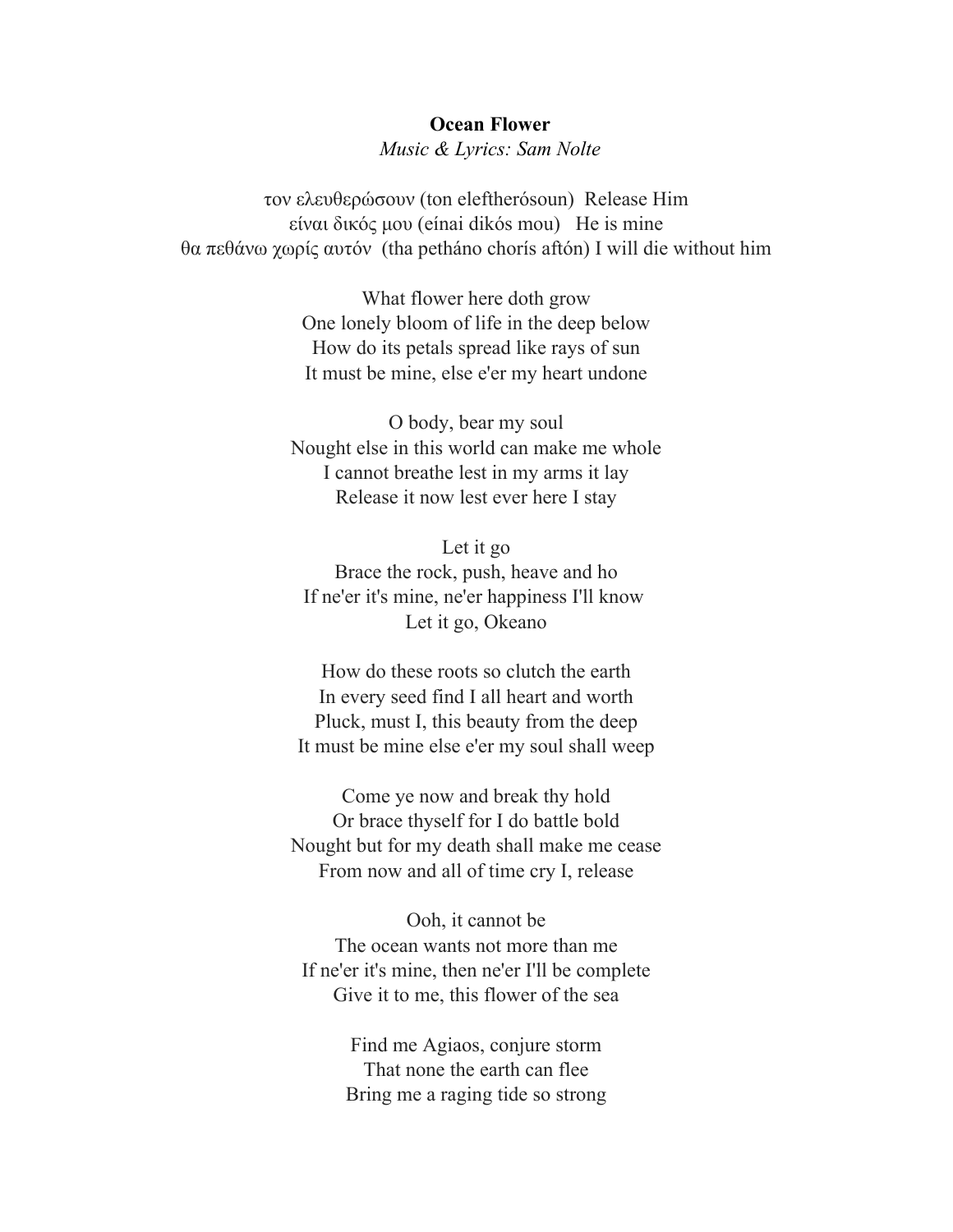To break this flower free I bid ye bottom, ocean floor to Shatter, crack and burn Give to me this ocean flower Or take this soul and ne'er it return

Lo' my fingers bleed my heart The stone heed not my will to break apart Forever shall this blossom bloom below Ne'er again a ray of light to know

> Now what weeds here do grow Now what weeds here do grow Now what weeds here do grow Now what weeds here do grow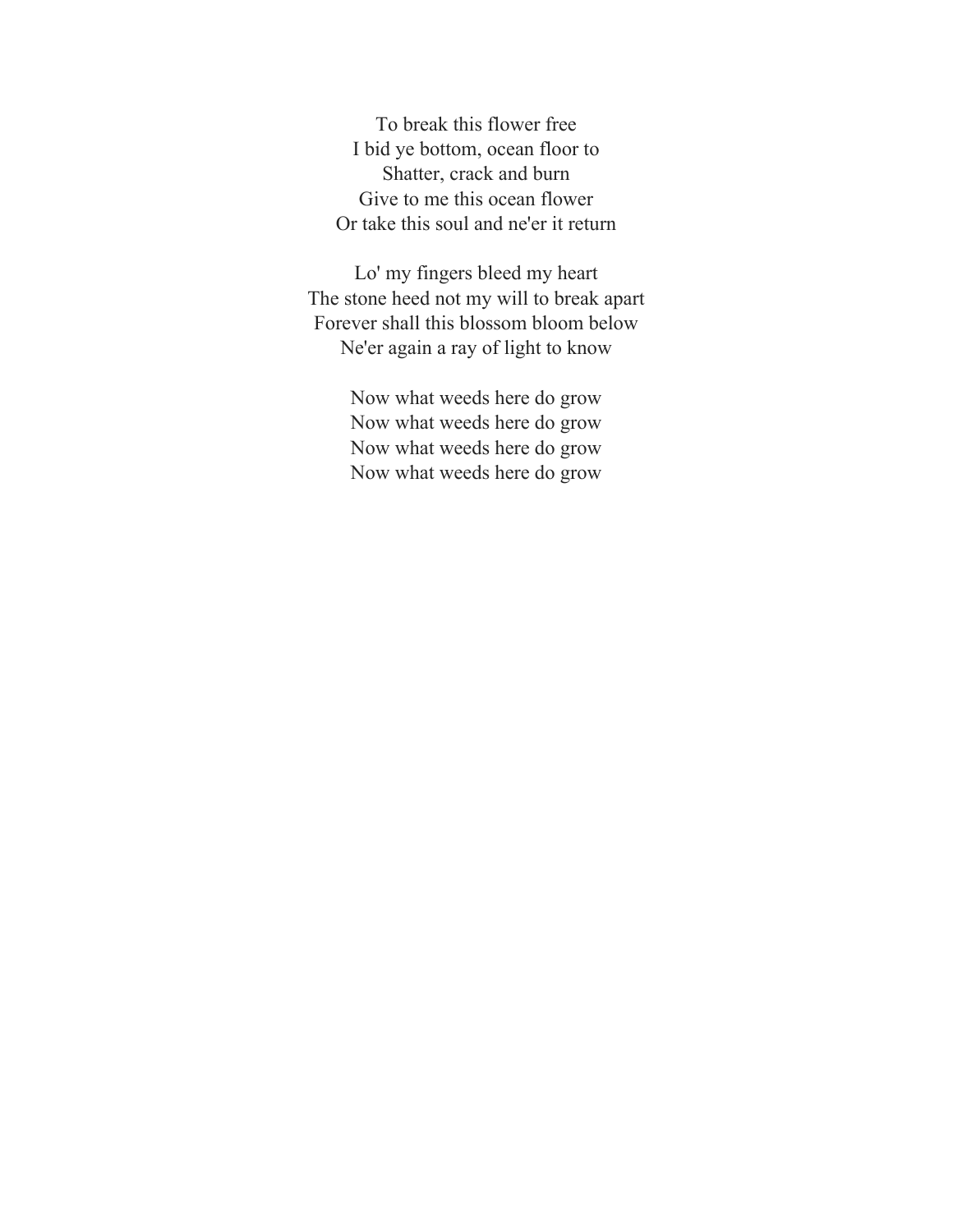#### **Cast Off (Take me Away)**

*Music & Lyrics: Sam Nolte*

I hear a voice calling me To rise up from my weary life And join her on the wind She bids me sail upon the sea So cast off, hoist sail The journey begins

At first I breast the lofty surge My soul begins to soar I've nothing left to tie me down I'm free forever more I climb the hempen tackle And I scream out to the sea "May I never see my home again It's a sailor's life for me!"

Cast off, take me away To the far shores of Tripoli To the waves of Bengal Bay Cast off, take me away There's a dream on the horizon There's a world beyond the shore I'll never take my eyes off These sacred waves of yore The day she is awaking Sun, lead us not astray Hoist sail, cast off, take me away

It's been a year I've been at sea Livin' amongst the rolling waves And dirty cursed men I remember the voice that called to me And if she asked me one more time I'd do it all again

For each time I breast the lofty surge My soul begins to fly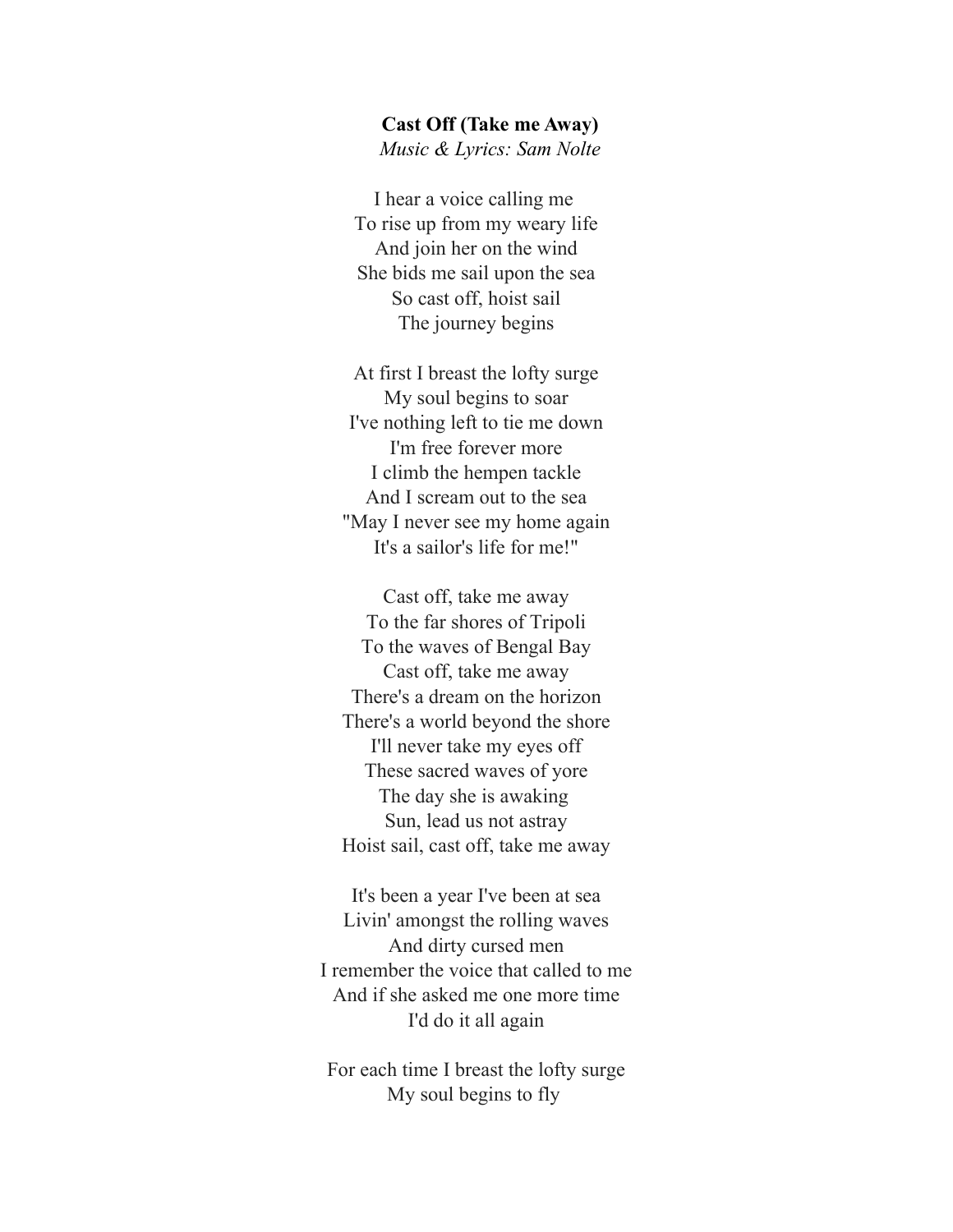I live to see the rolling waters Toss waves to the sky I cry out to the ocean As a storm begins to rise Send me a maelstrom night or day I'll sail until I die!

Cast off, take me away To the far shores of Tripoli To the waves of Bengal Bay Cast off, take me away There's a dream on the horizon There's a world beyond the shore I'll never take my eyes off These sacred waves of yore The day she is awaking Sun, lead us not astray Hoist sail, cast off, take me away

Hark! The waves are calling, I must answer I find no love nor life on land, my joy is at sea So bring me a thousand days Of a life among the waves May I sail these waters free (for eternity)

> It's been so long I've been at sea I've seen every sea town Every port and every shore Yet still a voice calls to me To go beyond the surface Deeper than 'ere before

The voice she has a face now I see her in the waves In her I find my answers My life is hers to save For she is who I heeded She began it all It seems my life is An answer to the ocean's call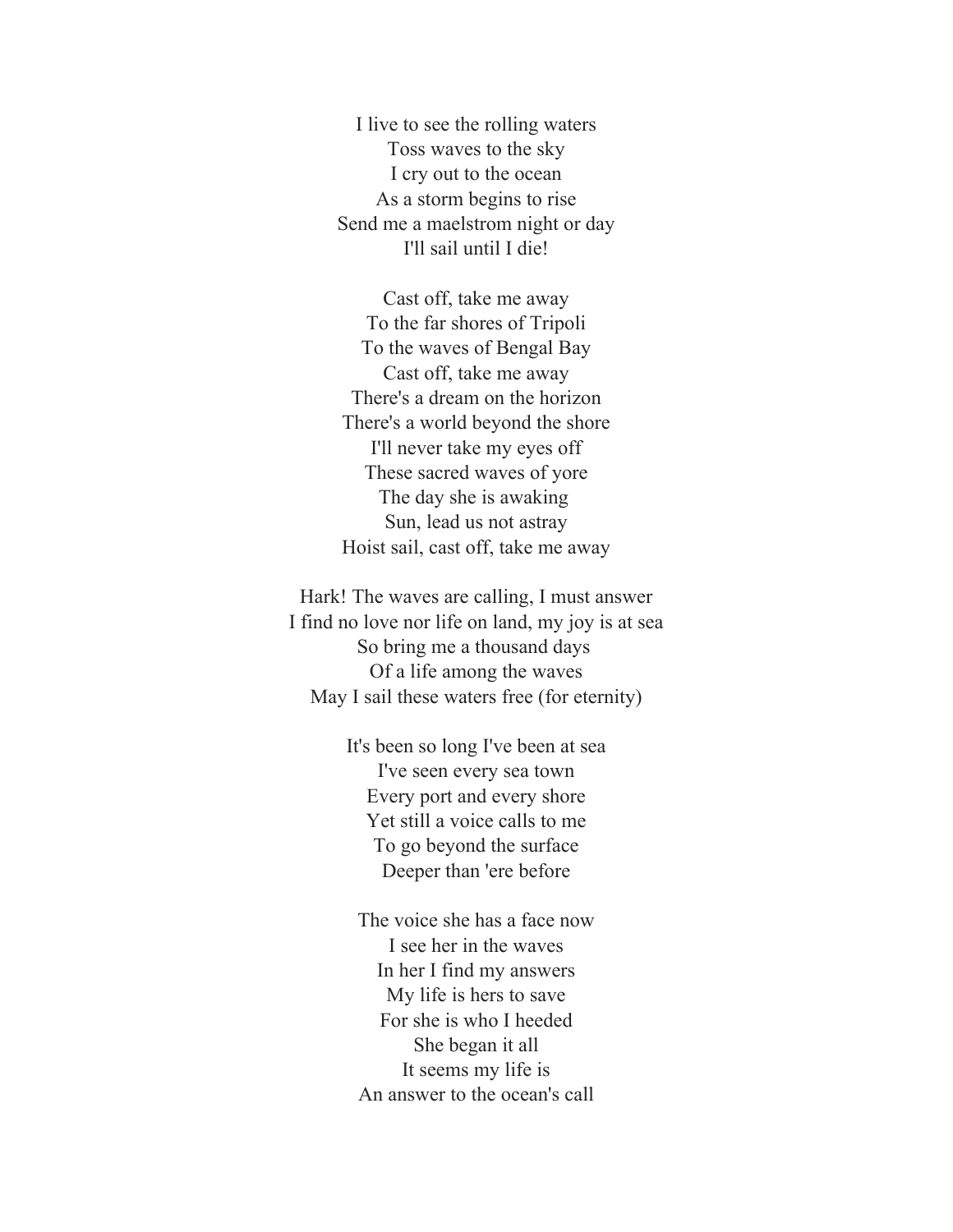## **Song of the Lonely** *Music & Lyrics: Tegan Elliott*

How like most nights this one is cold On this lonely isle where few dare go Alone I drift upon the tide Surrendered to my loveless plight And, oh, your soul's alight

Strange, Sir, to meet you here You don't see me but I draw near You've come to this place knowing your fate Wish you'd leave here before it's too late Clouds part, shine light on your features So young, so tender it hurts Your face, your frame, your hair Like his but it's your scent on the air

> Oh, your face, so like his Fall to me, oh This embrace not long shall live Fall to me, oh

Long night, bitter cold I will bring you into the fold Give you warmth and a love that is bold I will spare you from growing old Exhale, tell me her name "She waits for you" I say In your eyes, thanks and blame Angel, reaper: one and the same

Oh, this youth, so warm, so fine When he breathes no more we'll be no more Yet the breath stolen is mine When he breathes no more, we'll be

> I was once like him Broken-hearted, seeking sin I found it, pulled too deep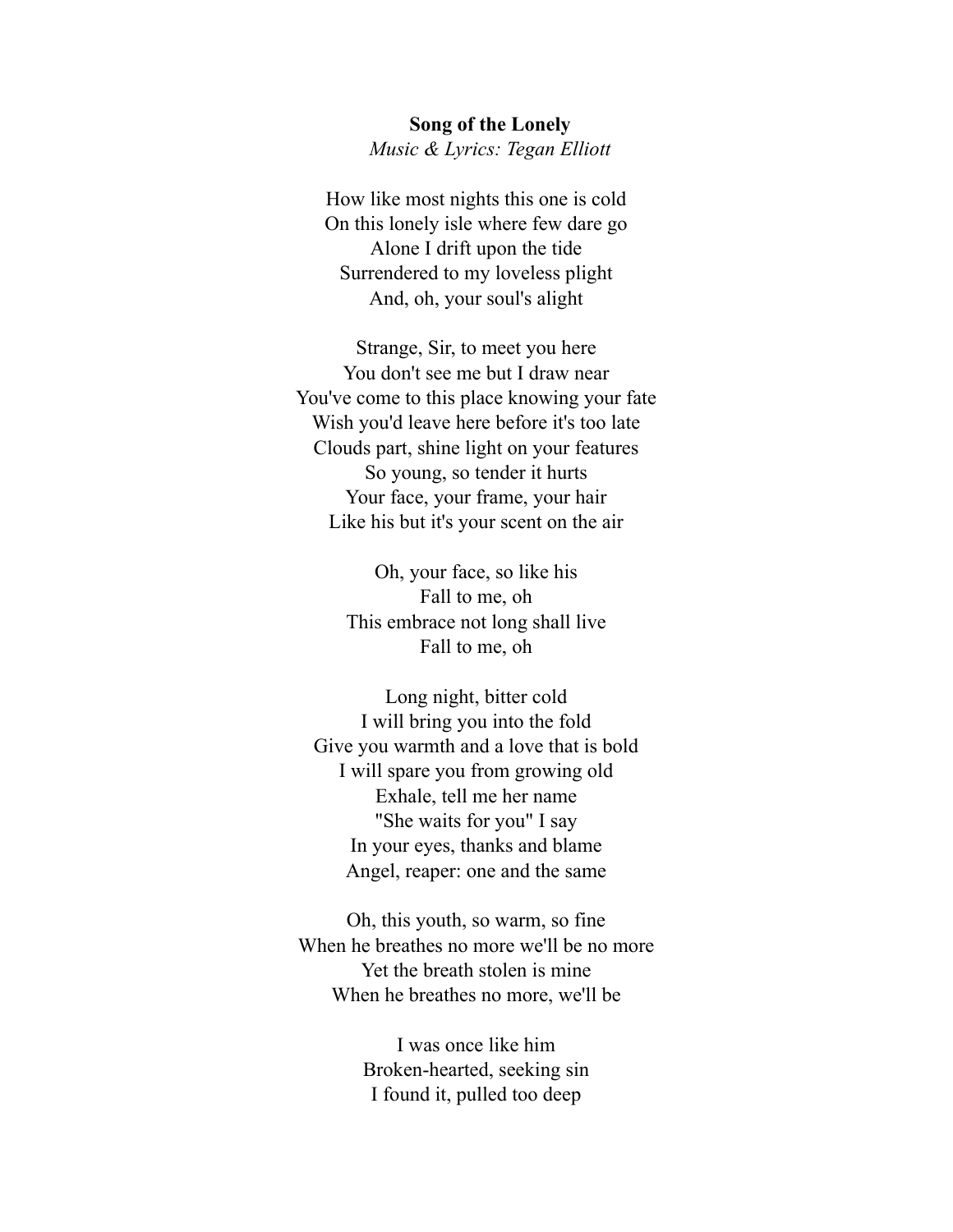Not trapped, unbound, unwilling to flee I had a love where death us parted And now my heart is coldly guarded Without my love, I fell to this I can't leave here now I've started

I want to go where the sun slips into the sea I want to be there with you, melt into you This isn't love and it's not mercy Take him from me Oh, let me break free, end me I'm weary of me

I'm weary of me How like most nights this one is cold Strange, Sir, to meet you here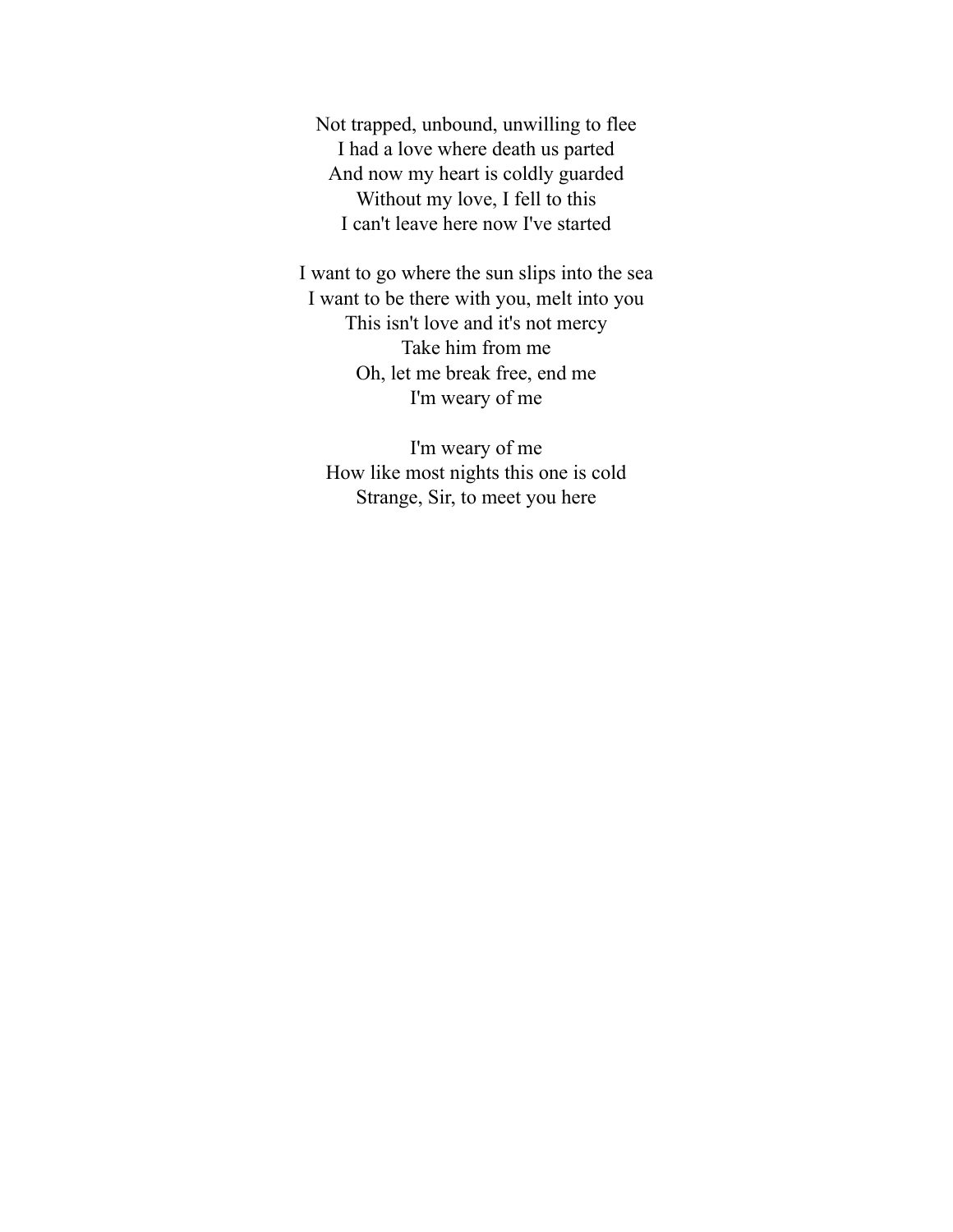### **Much Closer**

*Music & Lyrics: Amanda Ellis*

I reach for you and with the edge of the earth you cut my fingertips I bleed for you, but you won't move your lips I am barely human now, I have nothing I can give Still I beg you, "teach me not to live"

> It was your song that brought me here And I need to be closer much Much closer Is it love or is it fear under the ocean Under the open-ending sea I'll have no ties for eternity, I will be forfeit for following thee But I hear your melody and I need to be closer much Much closer

Your net surrounds me Its force astounds me But it's your voice that's digging in my skin My bonds are breaking I offer up my soul for the taking Is this the end or just A good place to begin

It was your song that brought me here And I need to be closer much Much closer Is it love or is it fear under the ocean Under the open-ending sea I'll have no ties for eternity, I will be forfeit for following thee But I hear your melody and I need to be closer much Much closer

Ooo, the water fills my lungs (Breathe in new air, breathe in new air woah-oh) Submersed and asleep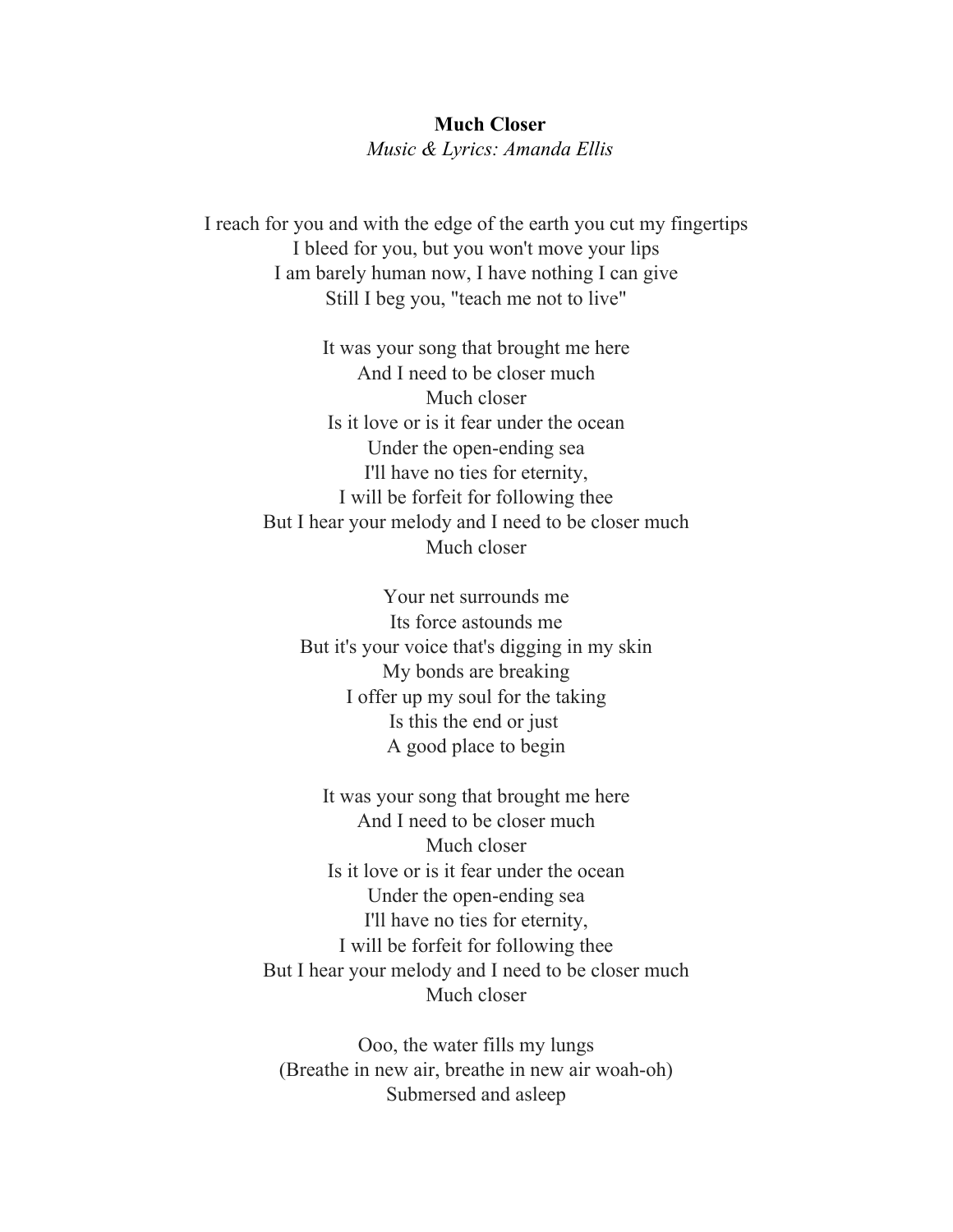(Ooo, give my soul, woah-oh, woah-oh) I give my soul to the deep (Ooh, woah-oh)

It was your song that brought me here And I need to be closer much Much closer Is it love or is it fear under the ocean Under the open-ending sea I'll have no ties for eternity, I will be forfeit for following thee But I hear your melody and I need to be closer much Much closer Is it love or is it fear under the ocean Under the open-ending sea I'll have no ties for eternity, I will be forfeit for following thee But I hear your melody and I need to be closer much Much Much Much closer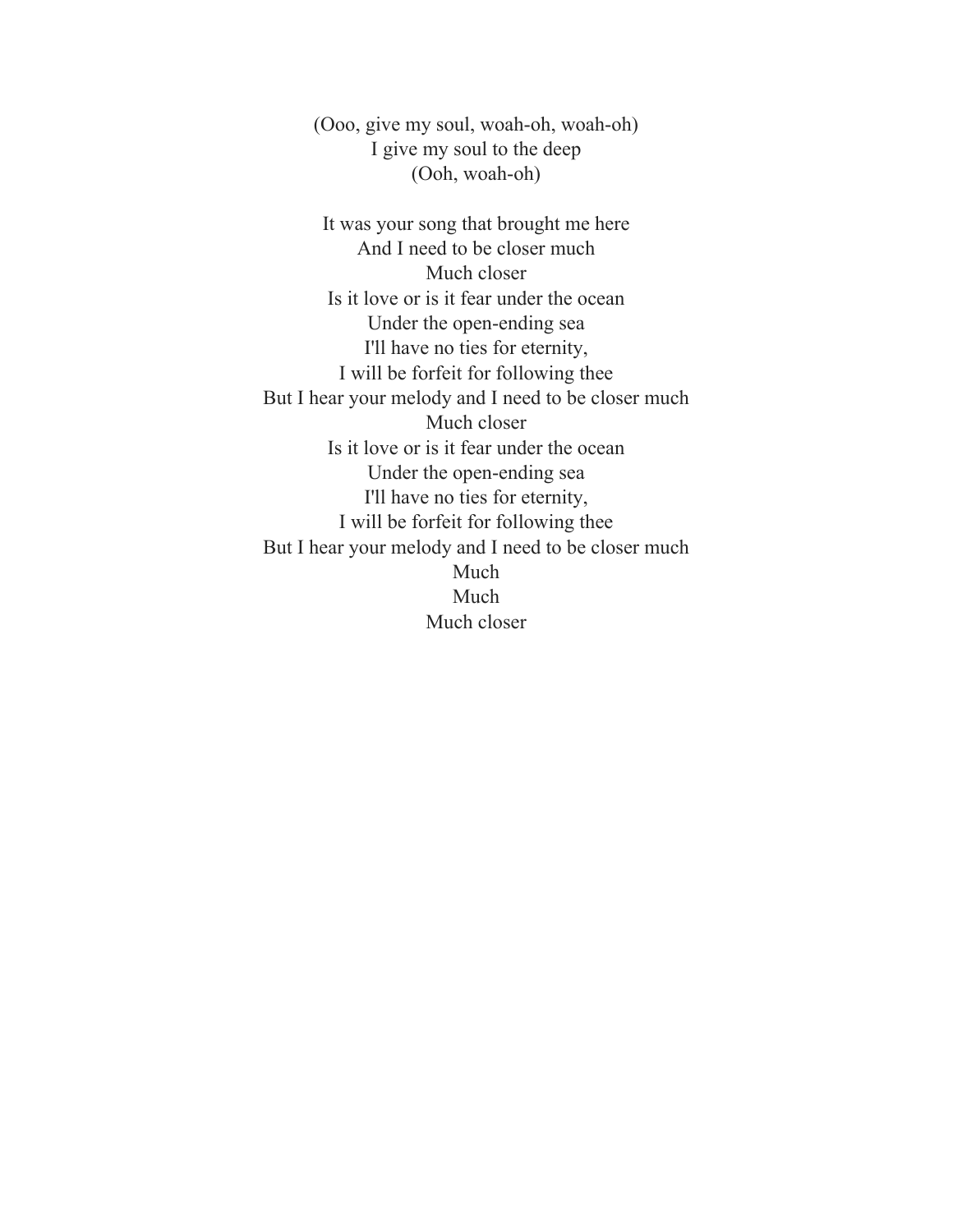#### **Mena Kujeh**

*Music & Lyrics: Sam Nolte*

Hominis anima de (Human soul) veni mecumb (Come to me) Deditionema (Surrender) Ella ki ya, ellia ki ya mena (Come here, come here my) Vu shoh de ela (Your power comes) Elyas ya mena kujeh (Come to me my pet)

> Rattle breath and visage wane Ella ki ya mena kujeh (Come here my pet) Falter will, no valor feign Ella ki ya mena kujeh

Cede, surrender, solace claim Vu shoh ya mena kujeh (Your power comes, my pet) Sanguine soul, we bid ye slain Vu shoh ya mena kujeh

> Vu shoh de ela Vu shoh ya de Vu shoh de ela Vu shoh ya de Vu shoh ya de

Bandon thy mortal coil Shed thy bonds Ella ki ya, ella ki ya mena Ella ki ya, ella ki ya

> To thy rest we bid ye wander true Come to us anew

Within ye doth a demon lie, Evanes, mena kujeh (disappear, my pet) hath hunger for thy mortal cry Dimitte me, mena kujeh (forgive me, my pet) Assuage ye of this plight shall we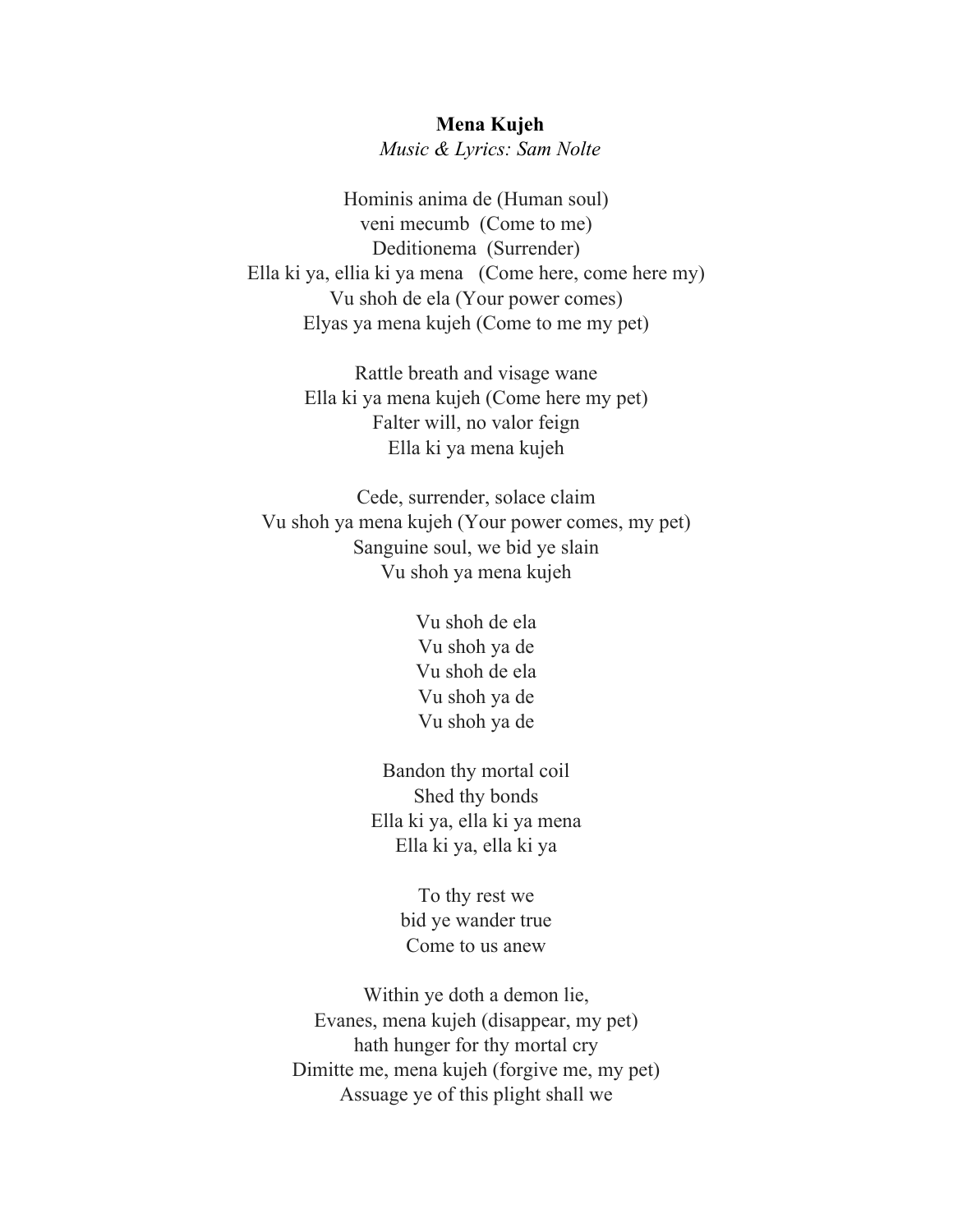Take solace in we Sirens three

Descend ye now to depths below Evanes, mena kujeh Harried by a fate we know Dimitte me, mena kujeh A soulless journey, now embark Journey embark We abandon ye to the dark

> Vu sho de la Ella ki ya, ella ki ya mena Below, fall down now Evanes, mena kujeh Dimitte me, mena kujeh

Descend ye now to depths below Evanes, mena kujeh Harried by a fate we know Dimitte me, mena kujeh A soulless journey, now embark We abandon ye, we abandon ye

Below you'll fall and Feed my soul with thine Descend with me to the dark, Mena Kujeh

Dimitte me, eya mena kujeh Dimitte me, forgive me this evil deed

Dimitte me, eya mena kujeh Dimitte me, forgive me this evil deed

Dimitte me, eya mena kujeh Dimitte me, forgive me this evil deed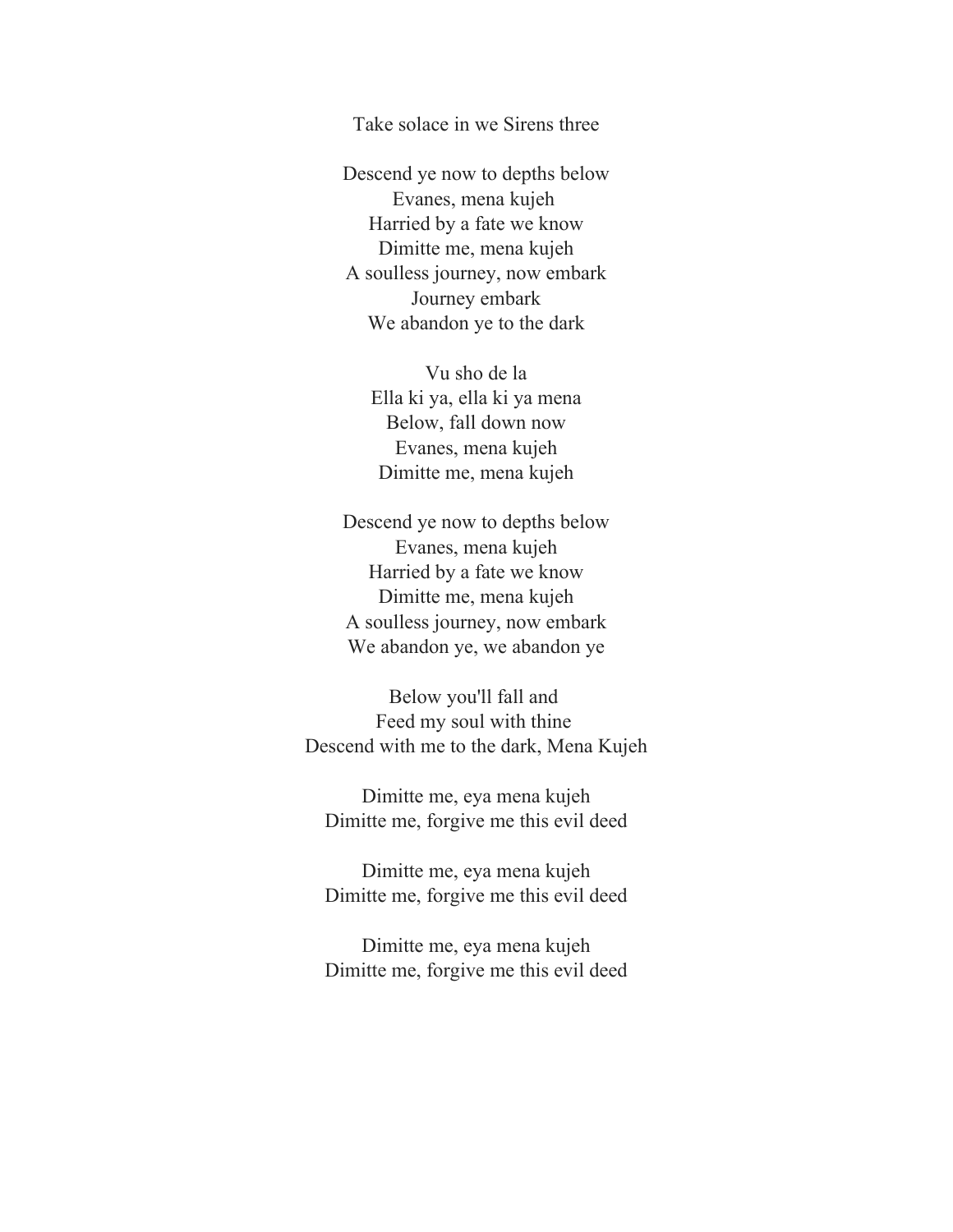#### **Take Me Home**

*Music & Lyrics: Tegan Elliott*

I fell in love with the sea one night To a song about the waves in the pale moonlight By a girl with her lyre, hair bright as fire I fell in love with lies

> Heave-ho, take me home To horses, hills, and brambles Heave-ho, take me home I na'er again shall roam

Below I huddle while they laugh at me on deck If given the chance they'd each break my neck If I drop my guard I'll be thrown overboard And they won't let me forget

> Heave-ho, take me home To horses, hills, and brambles Heave-ho, take me home I na'er again shall roam

I've not seen speck of land for far too many days Before my eyes, the world's an empty haze And I fear This journey won't end before I can mend Dear God! The sea's my grave

I fell in love with the sea one night (Heave-ho take me home) To a song about the waves in the pale moonlight (To horses hills and brambles) By a girl with her lyre, hair bright as fire (Heave-ho take me home) I fell in love with lies (I ne'er again shall roam)

> Heave-ho, take me home To horses, hills, and brambles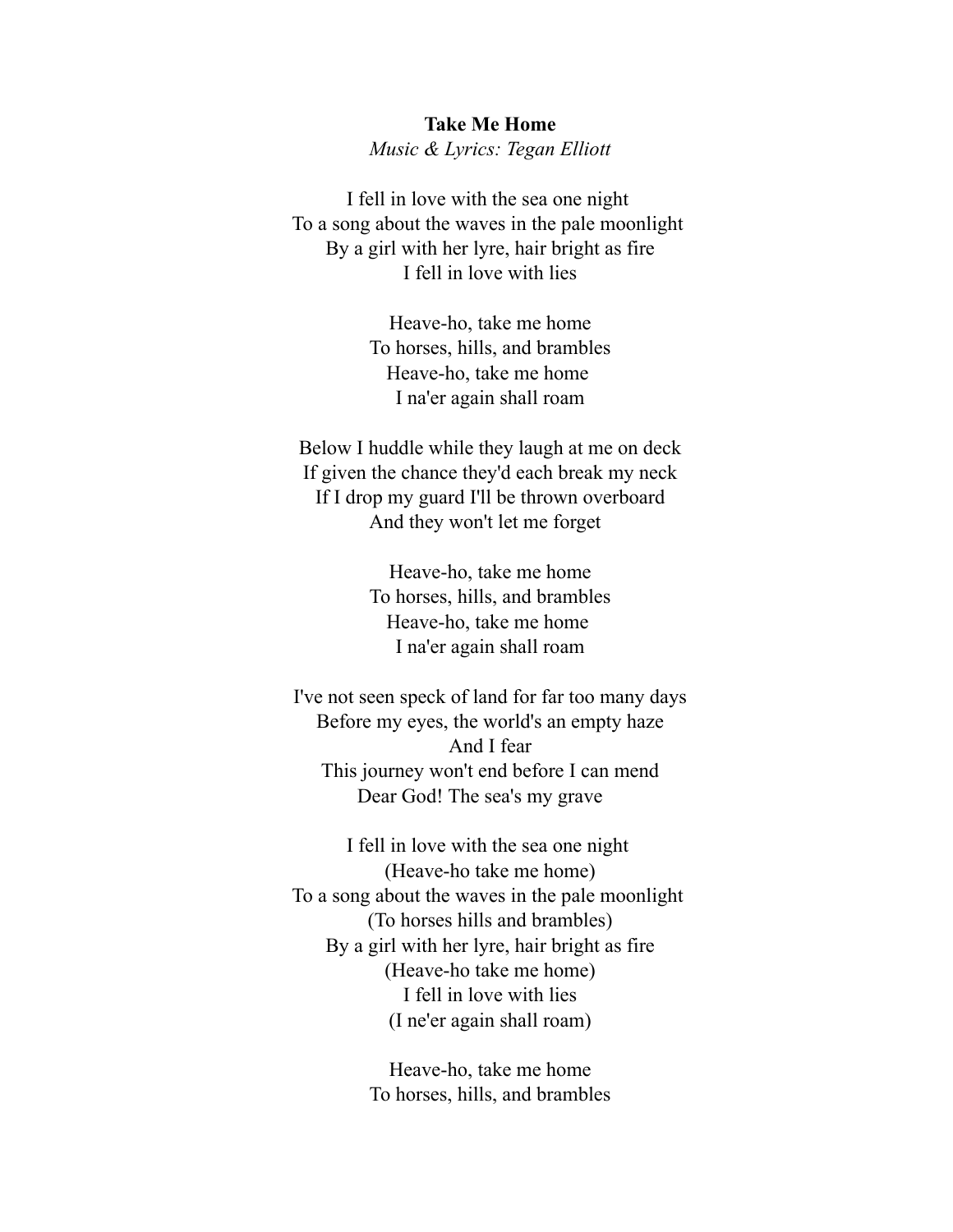Heave-ho, take me home I na'er again shall roam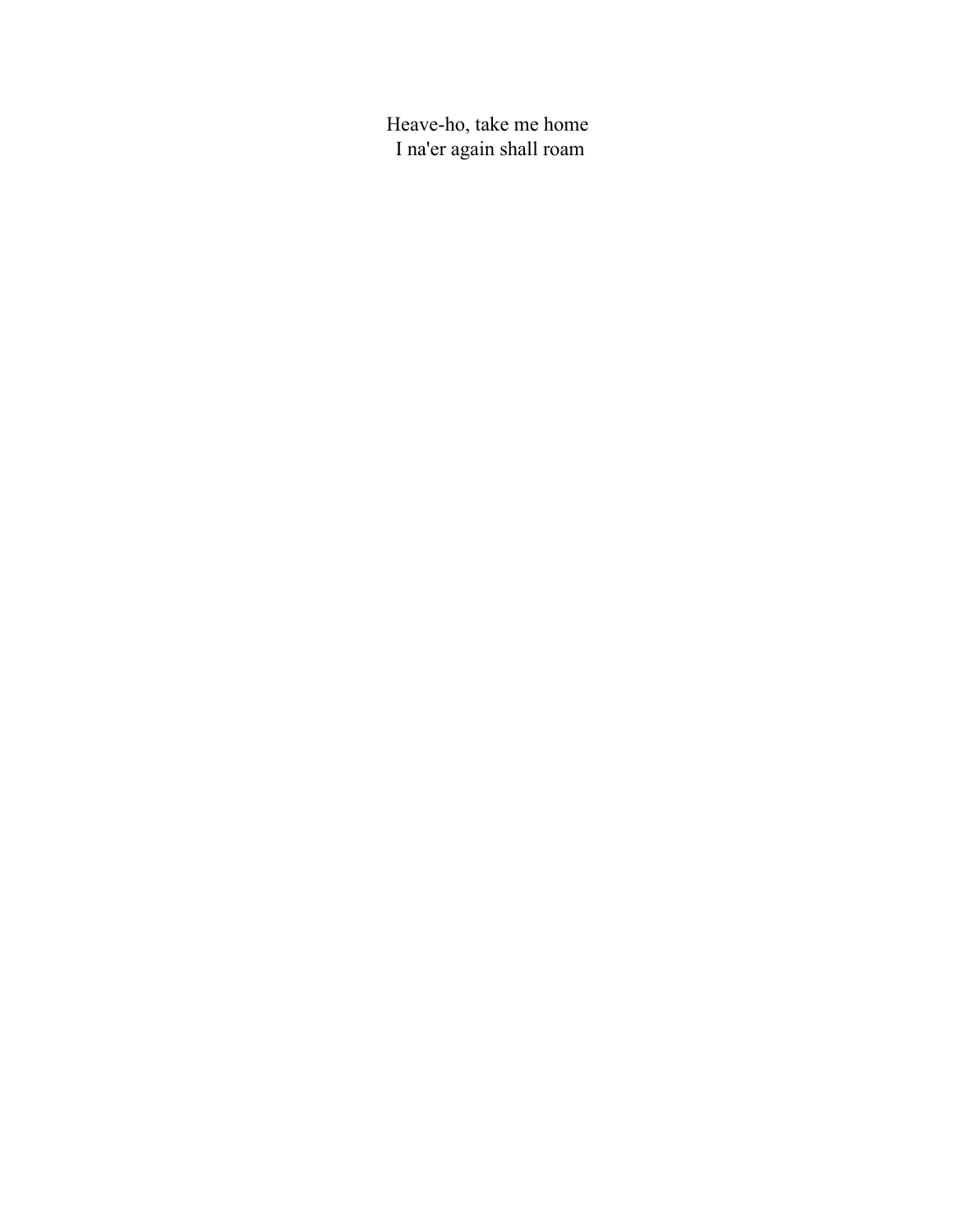## **Dare Ye Cry Mercy** *Music & Lyrics: Sam Nolte | Arr. Sirena*

Press upon your eyelids, lover Do you know my name? You called for me in your darkest hour And in your dreams, I came

What lovely lily is this that lies Beside you in my stead? A symphony, a perfect portrait Two lovers in your bed

Can she hath more desire for you? Can she caress your heart so true? Can she raise your voice, your soul into the night?

> For I am your moonlit lover I claim you for me and no other I will be, I will be Your last and only breath Join me for one blissful night Abandon all thy mortal sight Breathe life into your...

Step upon the stones now, lover Join me hand in hand The she sea sings a cheerful ballad Come dance here in the sand

Bend, break, bleed in mourning for the beauty of your life You've sung discord in your final hour So find we now in strife

Strike your bones upon the shore Ye cry "mercy," I'll give thee more I will raise your voice Your soul into the night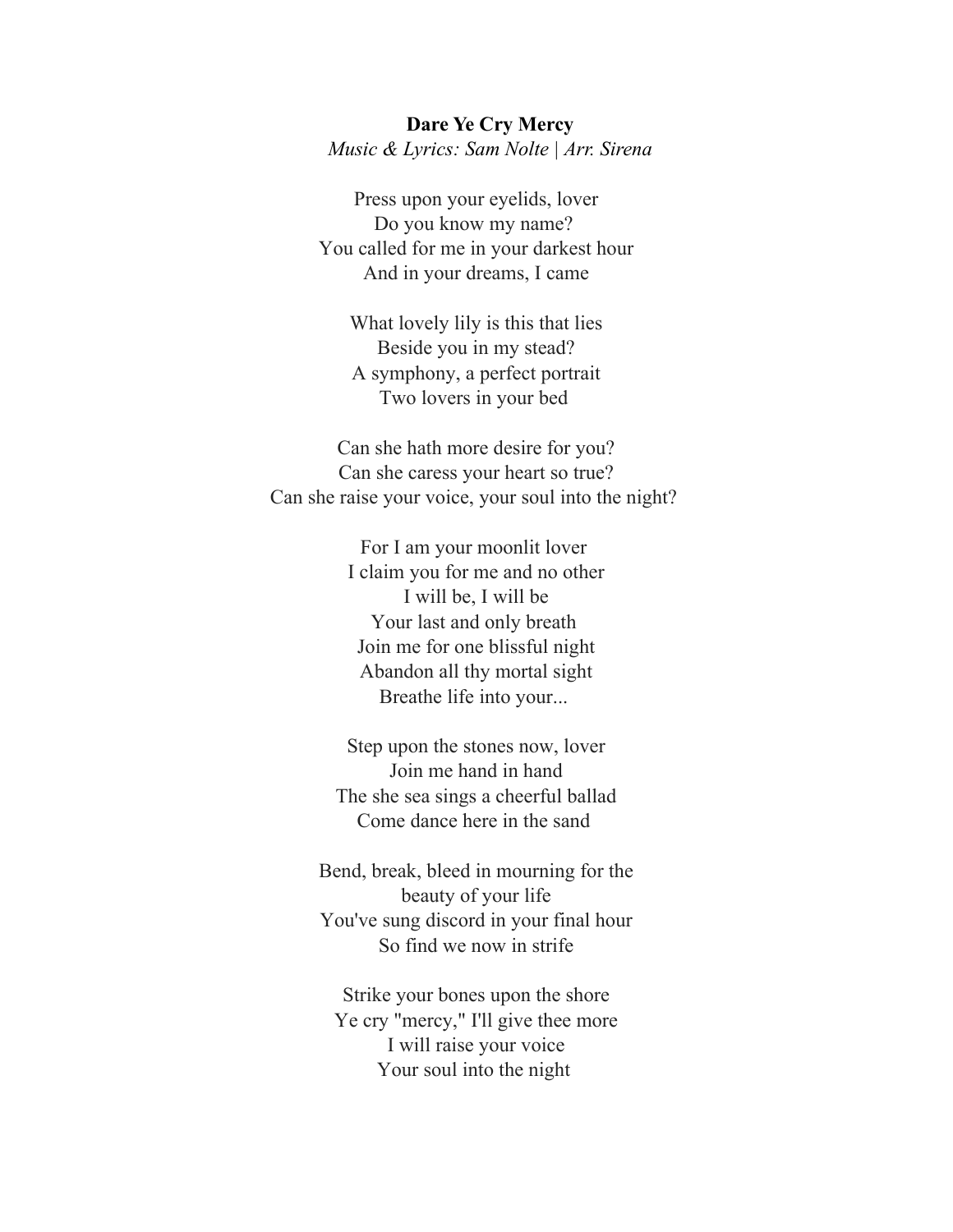For I am your moonlit lover I claim you for me and no other I will be, I will be Your last and only breath Join me for one blissful night Abandon all thy mortal sight Breathe life into your death

O, my love, can you not see The storm in sooth you conjured? Your every ill to me imparted Brings torture ever longer Wield ye now your strongest shield for swiftly shall I rise Mercy fall not from your tongue For ne'er I heed your cries

Cry ye for hope, cry ye for death Cry ye for love, for your last breath Cry ye for solace, cry ye at all Crying won't save ye from your fall

Dare ye cry mercy? Dare ye cry more? Dare ye cry nothing? Dare ye cry war? Best ye surrender for it matters none For the war has been fought and the war has been won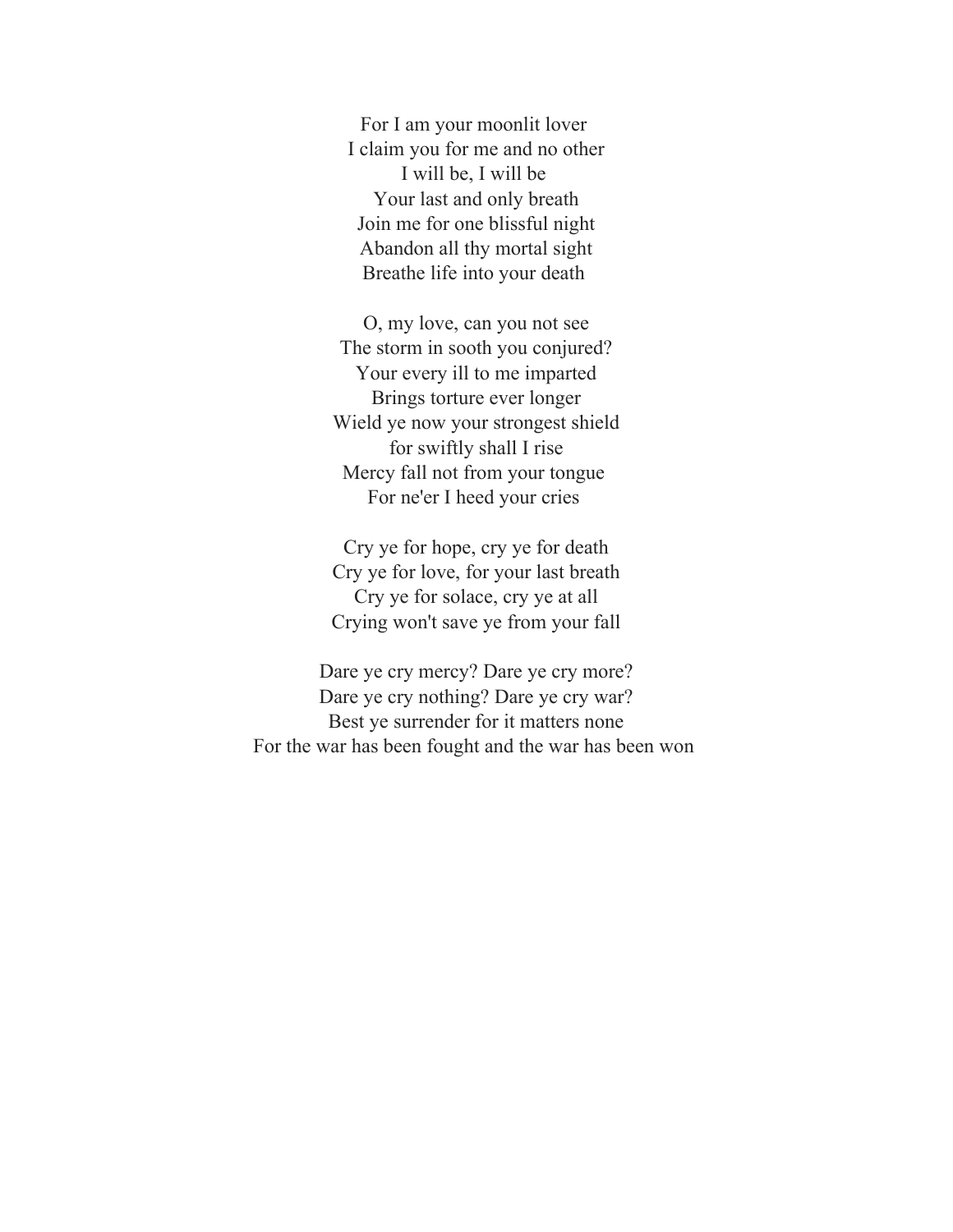**Rise** *Music & Lyrics: Tegan Elliott*

I hear you cry Feel no shame, there's no need to hide Grieve for tonight Breathe our goodbyes Soon the sun will rise

> Look to the light Grieve for tonight But look to the light

There I will rise Take flight on the dawn of the morning There I will rise My spirit forever enduring There I will rise, rise, arise

We end our goodnight Moments dance in starlight Only you can remember the times When it was just you and I Keep my story alive

> Look to the light Grieve for tonight But look to the light

There I will rise Take flight on the dawn of the morning There I will rise My spirit forever enduring There I will rise rise, arise

> Look to the light There I will rise Look to the light There I will rise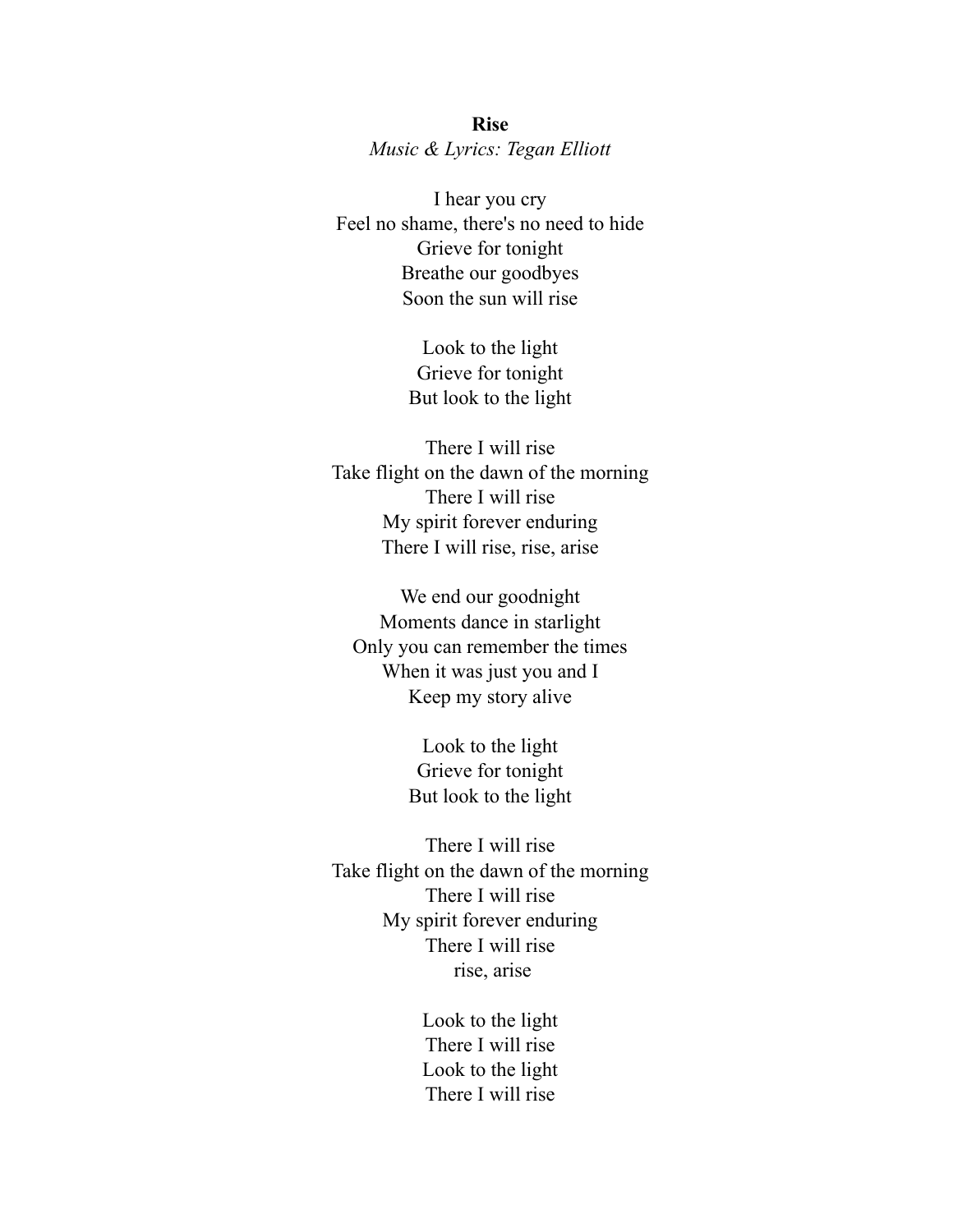Grieve for tonight Look to the light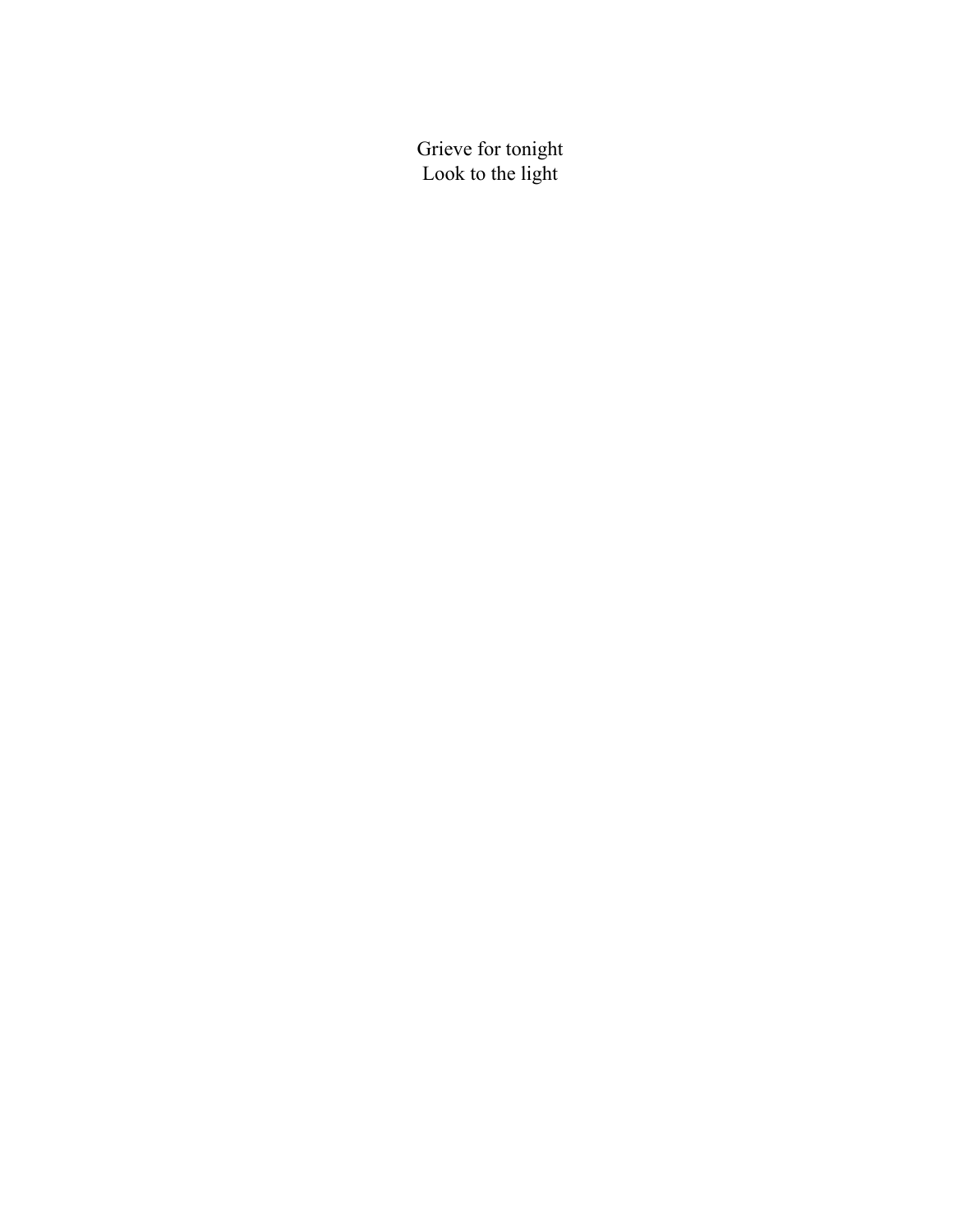## **The Hollow Woman** *Music & Lyrics: Sam Nolte | Arr. Amanda Ellis & Tegan Elliott*

She stands cold She stands hollow The sides of her chest closing in A beat, beat so slow She can go it by memory Pull apart her heartbeat Go just a moment longer She's staring down Staring down Falling in

Breathe in and sigh inside out Time cannot heal if there's only night "Carry me through the dark, and I'll be your hero" The song she'd sung to herself in the dead of night

> She is the harlot And she is the slave She is the nothing, the no one Who sleeps upon your grave Sing to her in silence again and she'll Do it all the same A beat, beat, beat, beat

Breathe in and sigh inside out Time cannot heal if there's only night "Carry me through the dark, and I'll be your hero" The song she'd sung to herself in the dead of night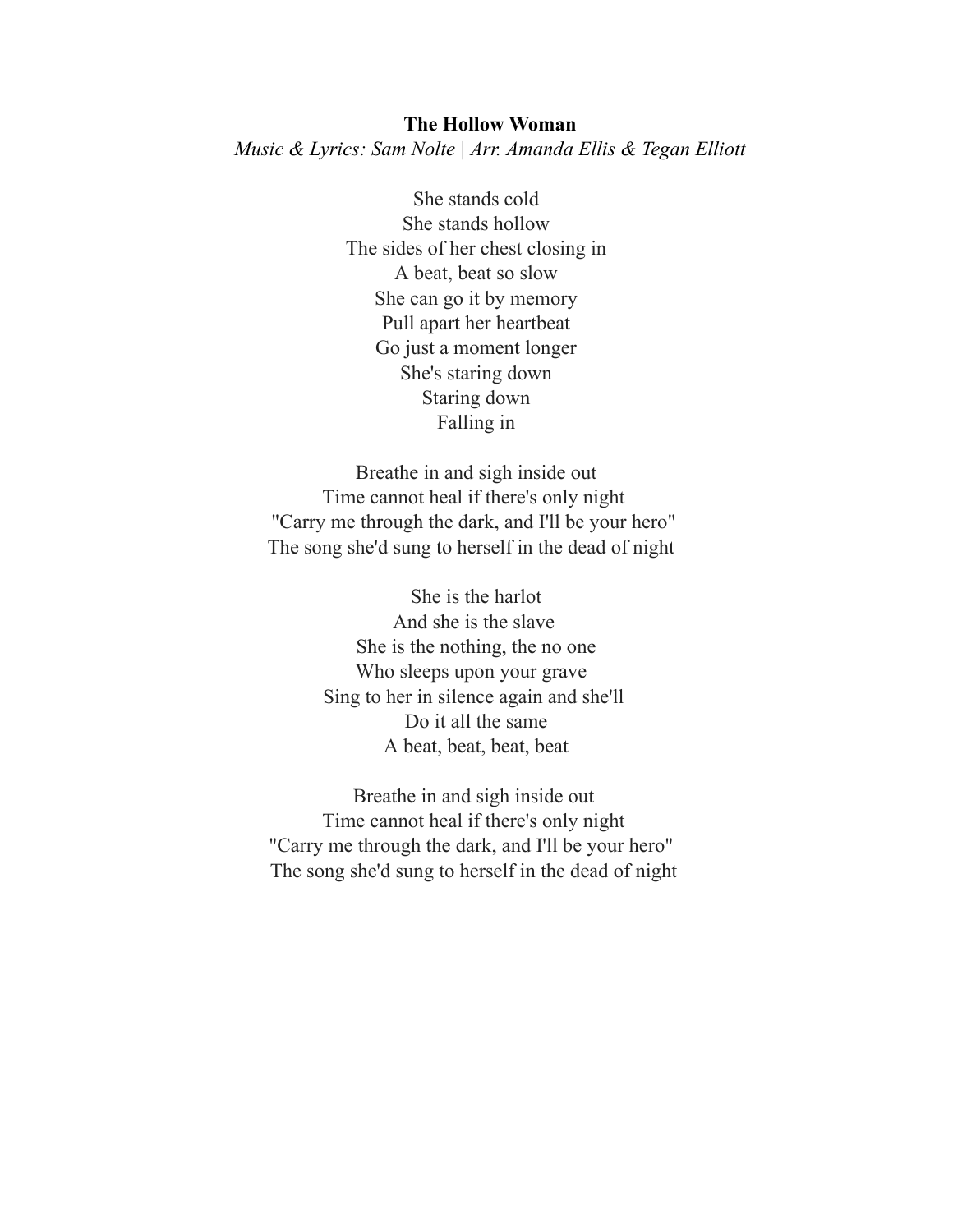**Awake** *Music & Lyrics: Sam Nolte*

Aurae of boreas, Whisper as ye wake Ore' head a starlit sky A sighing breath doth take The moon's weary light doth fade, Too tired to carry on Behind, the night in darkness lay, Look forward unto dawn antapokritheí mou stin aktí ílios (Join me at the shore, sun)

> Day, rise whence you dwell, Gold rays spread like wings Caress and bid these shadows well, And crown the leaves their kings The canter of the sunlit sky, Doth rumble 'way the night And through the waters, wade shall I, To welcome here the light (Awake, awake)

The moon sings of a sister sky If 'ere the clouds give way Of a flame that burns the rivers dry And keeps the dark at bay Dawn, bestow thy heat and fire Upon bones young and old Bid the leaves reach ever higher Wreathe this kingdom in gold (Rise again new day) (Come and rise again new day)

Sun, rise and greet me on the shore at dawn Cast out all shadow, it's reigned here for far too long Sleep ye now and forever night For the day, she hath spake Awake, awake, awake!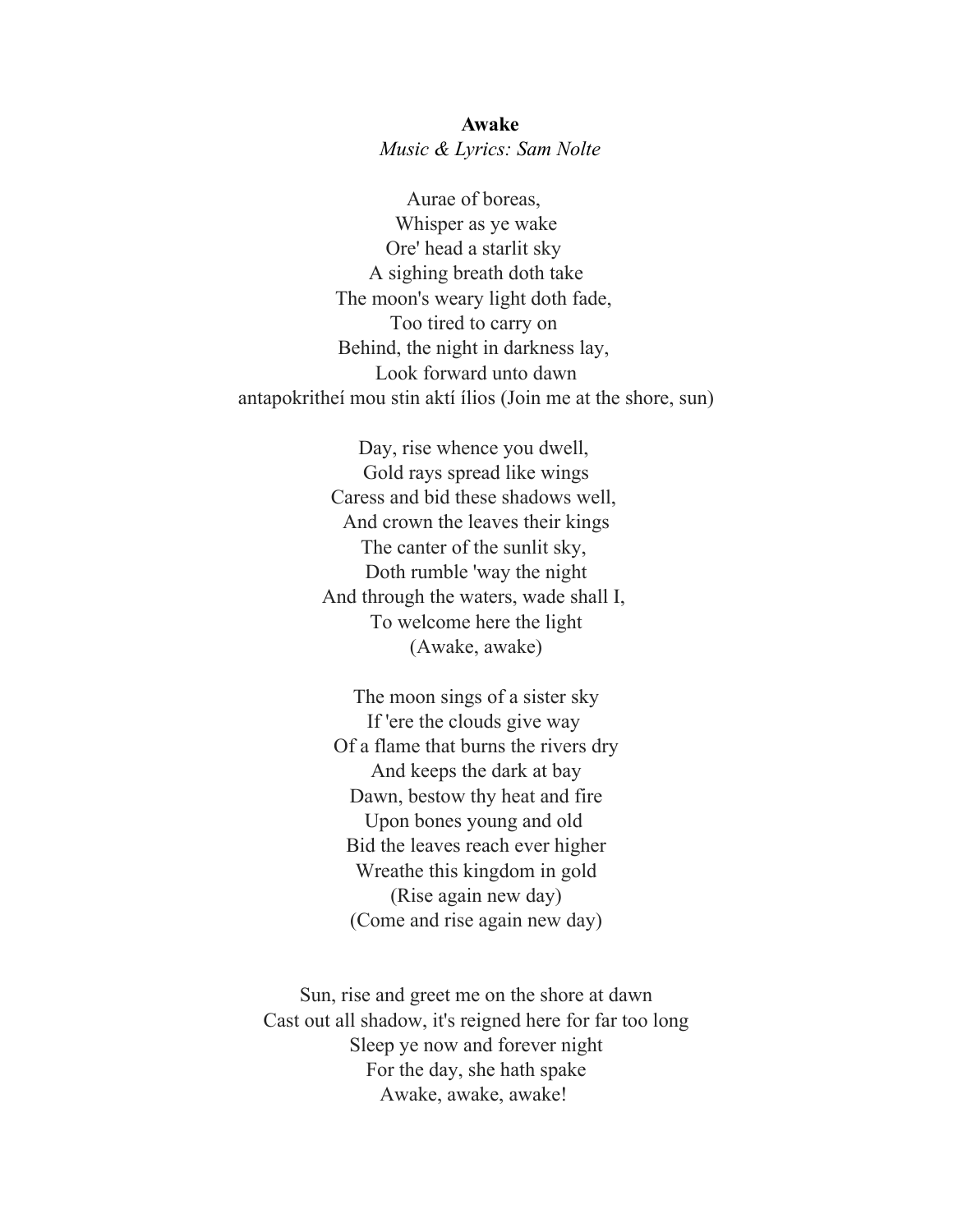The rains come unto the night A veil upon the day But atop the cloud of colossal height A brilliant sun doth lay Beat upon the raging storm Until the gale doth break Don your rays in regal form Bid a new day awake (Rise again new day) (Come and rise again new day)

Sun, rise and greet me on the shore at dawn Cast out all shadow, it's reigned here for far too long Sleep ye now and forever night For the day, she hath spake Awake, awake, awake!

Creep into the valley where shadows do lay Caress the curve of earth like two lovers at play Harken now, the leaves, hear them whisper and shake "I am awake, I am awake"

Press upon the night like a wave upon sand Bid the world alight with the fare of the land See the sea surrender, how she dances and waves "I am awake, I am awake"

Beat upon the rock, brush the heart of the stone Seep into the wanderer lost and alone Feel the voice of earth, hear her rumble and quake "I am awake, I am awake"

Light the sky aflame with the dawn of the day Shrink shadow to shame, bid the darkness give way Sleep now the night, for the day she hath spake Awake, awake, awake!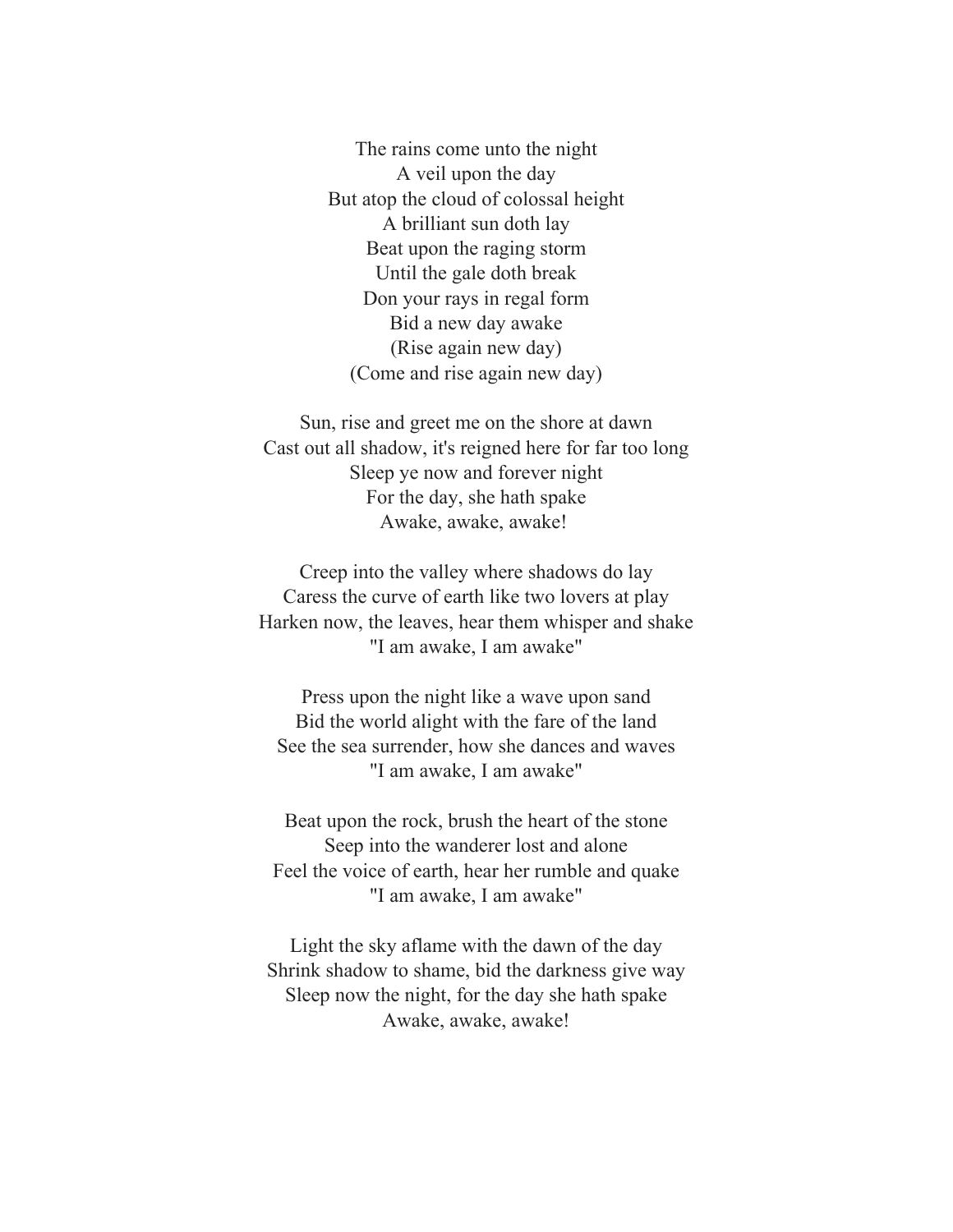## **If I Had a Heart** *Song by Karin Dreijer Andersson of Fever Ray | Arr. Sirena*

This will never end 'cause I want more More, give me more Give me more This will never end 'cause I want more More, give me more Give me more

If I had a heart I could love you If I had a voice I would sing After the night when I wake up I'll see what tomorrow brings

Ah ah, ah ah Ah ah, ah ah Ah ah, ah ah If I had a voice, I would sing

Dangling feet from window frame Will I ever, ever reach the floor? More, give me more, give me more Crushed and filled with all I found Underneath and inside Just to come around More, give me more, give me more

> Ah ah, ah ah Ah ah, ah ah Ah ah, ah ah

If I had a voice, I would sing